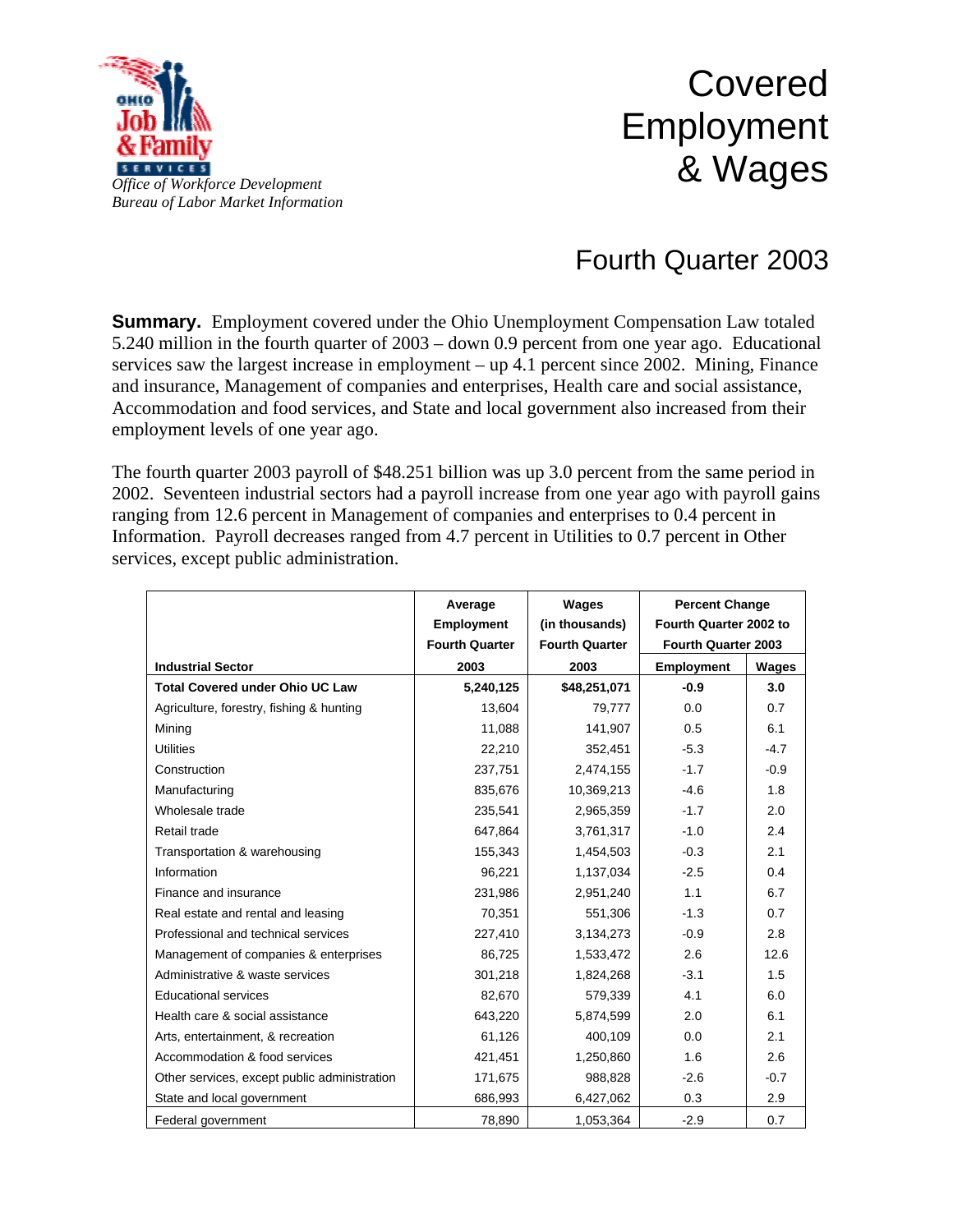Two of Ohio's ten largest counties experienced employment increases in the fourth quarter of 2003. Butler County saw an increase of 2.5 percent over its employment level in the fourth quarter of 2002, while Lorain County increased 0.9 percent over the same period. Cuyahoga, Franklin, Hamilton, Lucas, Mahoning, Montgomery, and Stark Counties all suffered employment declines from one year ago.

Nine of the ten largest counties experienced payroll increases since 2002. Payroll gains ranged from 6.3 percent in Butler and Lorain Counties to 2.8 percent in Montgomery County. However, Stark County declined 1.5 percent.

|                                        | Average               | Wages                 | <b>Percent Change</b><br>Fourth Quarter 2002 to |        |
|----------------------------------------|-----------------------|-----------------------|-------------------------------------------------|--------|
|                                        | <b>Employment</b>     | (in thousands)        |                                                 |        |
|                                        | <b>Fourth Quarter</b> | <b>Fourth Quarter</b> | <b>Fourth Quarter 2003</b>                      |        |
| County                                 | 2003                  | 2003                  | <b>Employment</b>                               | Wages  |
| <b>Total Covered under Ohio UC Law</b> | 5,240,125             | \$48,251,071          | $-0.9$                                          | 3.0    |
| <b>Butler</b>                          | 130,356               | 1,168,415             | 2.5                                             | 6.3    |
| Cuyahoga                               | 749,124               | 7,750,342             | $-1.3$                                          | 3.3    |
| Franklin                               | 682,433               | 6,747,811             | $-0.8$                                          | 3.3    |
| <b>Hamilton</b>                        | 538,580               | 5,768,551             | $-0.8$                                          | 4.0    |
| Lorain                                 | 99,918                | 865,116               | 0.9                                             | 6.3    |
| Lucas                                  | 226,257               | 2,101,727             | $-0.8$                                          | 4.4    |
| Mahoning                               | 104,513               | 785,789               | $-1.2$                                          | 2.9    |
| Montgomery                             | 282,654               | 2,752,831             | $-1.7$                                          | 2.8    |
| <b>Stark</b>                           | 165,836               | 1,309,694             | $-3.1$                                          | $-1.5$ |
| Summit                                 | 261,865               | 2,460,867             | 0.0                                             | 4.8    |
| All other counties                     | 1,998,589             | 16,539,928            | $-0.9$                                          | 2.0    |

The chart below presents the percentage of Ohio covered employment in each of the ten largest counties and all other counties combined. Ten of Ohio's 88 counties account for almost 62 percent of the state's covered employment.



## **Fourth Quarter 2003 Employment - Ten Largest Counties**